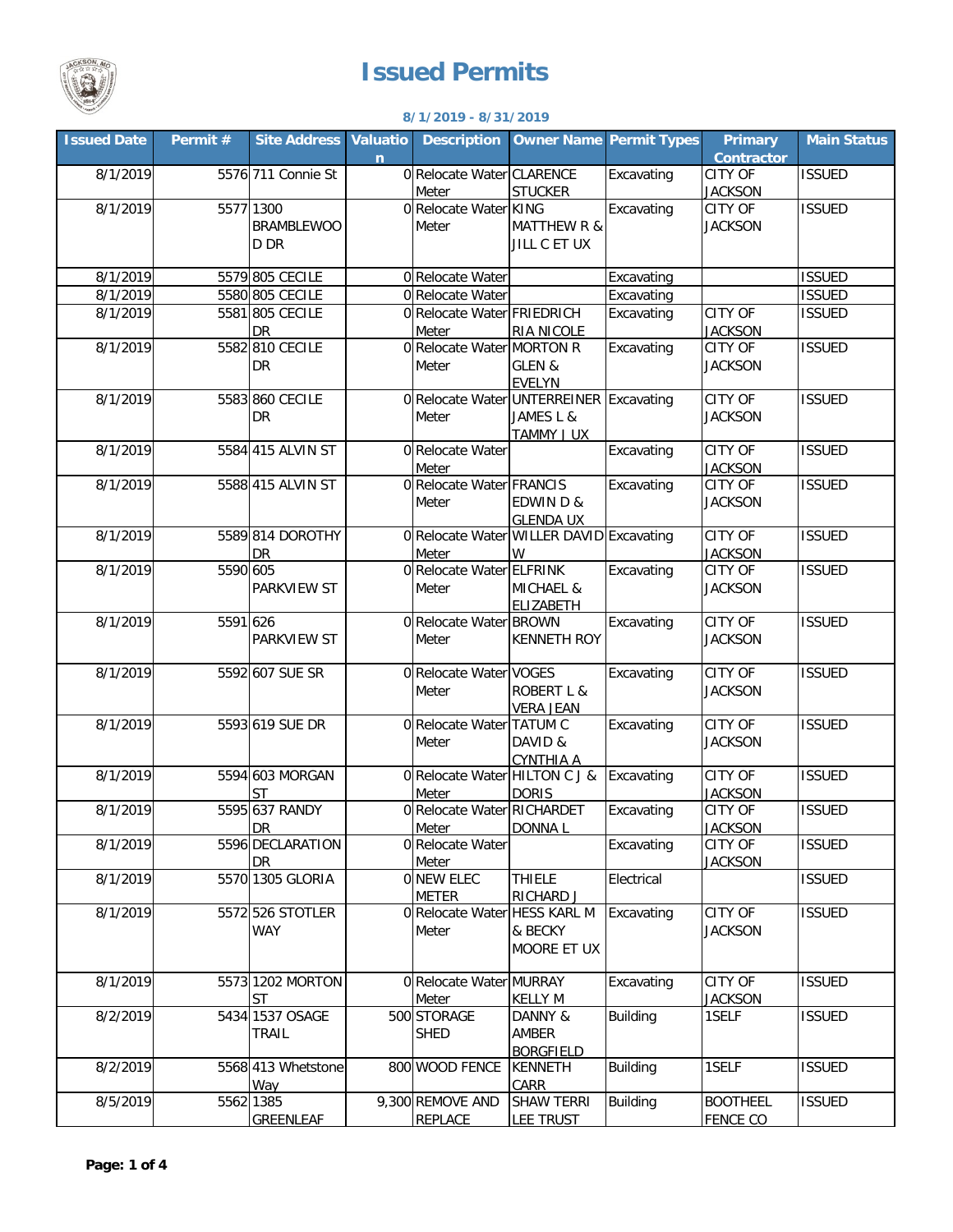| 8/5/2019  |           | 5587 2821 S HOPE   |             | 600 CHANGE OUT         | <b>KOEHLER</b>               | Electrical      | <b>ALCORN</b>        | <b>ISSUED</b> |
|-----------|-----------|--------------------|-------------|------------------------|------------------------------|-----------------|----------------------|---------------|
|           |           | <b>ST</b>          |             | <b>150 AMP</b>         | KENNETH H &                  |                 | ELECTRIC /           |               |
|           |           |                    |             | <b>BREAKER AND</b>     | <b>CAROLYN W</b>             |                 | <b>DAVID</b>         |               |
|           |           |                    |             | <b>METER BOX</b>       | <b>UX</b>                    |                 | <b>ALCORN</b>        |               |
| 8/6/2019  |           | 5600 2687          |             | 2,500 Installing       | LANGFORD                     | Electrical      | LANGFORD             | <b>ISSUED</b> |
|           |           | BAINBRIDGE         |             | Generator              | <b>ROBERT B &amp;</b>        |                 | MECHANICAL           |               |
|           |           |                    |             |                        | WAYNA J ET                   |                 |                      |               |
|           |           | RD.                |             |                        |                              |                 | & SHEET              |               |
|           |           |                    |             |                        | UX.                          |                 | <b>METAL</b>         |               |
| 8/6/2019  |           | 5601 224 DAISY     |             | 0 REPLACE              | LAWRENCE                     | Electrical      | 1SELF                | <b>ISSUED</b> |
|           |           | <b>AVE</b>         |             | <b>MASS AND</b>        | <b>KENNETH R</b>             |                 |                      |               |
| 8/6/2019  |           | 5518 354/356/358   |             | 237,967 TRIPLEX        | DOWD CO,                     | <b>Building</b> | <b>DOWD</b>          | <b>ISSUED</b> |
|           |           | <b>EMMA ST</b>     |             |                        | LLC                          |                 | COMPANYS             |               |
|           |           |                    |             |                        |                              |                 | <b>LLC</b>           |               |
| 8/6/2019  |           | 5585 1659          |             | 1,000 STORAGE          | EAKER                        | <b>Building</b> | 1SELF                | <b>ISSUED</b> |
|           |           | INDEPENDENC        |             | <b>SHED</b>            | <b>GERALD L &amp;</b>        |                 |                      |               |
|           |           | E ST W             |             |                        | EVELYN R ET                  |                 |                      |               |
|           |           |                    |             |                        | <b>UX</b>                    |                 |                      |               |
| 8/7/2019  | 5603 2449 |                    |             | 0 EMERGENCY-           | REED RODGER Excavating       |                 | CITY OF              | <b>ISSUED</b> |
|           |           | <b>BRITTANY DR</b> |             | <b>REPAIR</b>          | D &                          |                 | <b>JACKSON</b>       |               |
|           |           |                    |             | <b>WATER MAIN</b>      | <b>CONSTANCE J</b>           |                 |                      |               |
|           |           |                    |             |                        |                              |                 |                      |               |
|           |           |                    |             | 5,000 REPAIR           | <b>UX</b><br><b>SEABAUGH</b> |                 | 1SELF                | <b>ISSUED</b> |
| 8/8/2019  |           | 5604 318 FLORENCE  |             |                        |                              | <b>Building</b> |                      |               |
|           |           |                    |             | <b>DAMAGE TO</b>       | <b>CHARLES M &amp;</b>       |                 |                      |               |
|           |           |                    |             | <b>HOUSE DUE</b>       | <b>ANDREA J</b>              |                 |                      |               |
| 8/8/2019  |           | 4282 318 FLORENCE  |             | 5,000 OUTBUILDING      | <b>SEABAUGH</b>              | Building        | 1SELF                | <b>ISSUED</b> |
|           |           | <b>ST</b>          |             |                        | <b>CHARLES M &amp;</b>       |                 |                      |               |
|           |           |                    |             |                        | <b>ANDREA J</b>              |                 |                      |               |
| 8/8/2019  |           | 5569 1316 APACHE   |             | 2,000 INSTALL          | <b>PEGGY</b>                 | <b>Building</b> | <b>RANDEL</b>        | <b>ISSUED</b> |
|           |           |                    |             | <b>EGRESS</b>          | DAVAULT                      |                 | POOLE LLC            |               |
| 8/8/2019  |           | 5575 2405          |             | 1,800 UTILITY          | <b>TAYLOR</b>                | <b>Building</b> | 1SELF                | <b>ISSUED</b> |
|           |           | LAKESHORE          |             | <b>BUILDING</b>        | THOMAS J &                   |                 |                      |               |
|           |           |                    |             |                        |                              |                 |                      |               |
|           |           | DR                 |             |                        | SONDRA J UX                  |                 |                      |               |
|           |           |                    |             |                        |                              |                 |                      |               |
| 8/9/2019  |           | 5605 3102          |             | 32,800 18'X36' IN-     | <b>STEPHEN J</b>             | <b>Building</b> | John Crail           | <b>ISSUED</b> |
|           |           | <b>HARMONY LN</b>  |             | <b>GROUND</b>          | <b>WILSON</b>                |                 |                      |               |
| 8/9/2019  |           | 5606 612 ADAMS ST  |             | 0 CUTTING              |                              | Grading         | <b>LIBERTY</b>       | <b>ISSUED</b> |
|           |           | W                  |             | <b>INTO STREET</b>     |                              |                 | <b>UTILITIES</b>     |               |
| 8/12/2019 |           | 5607 411 WHITE     |             | 17,000 REPAIRING       | <b>MATTHEW &amp;</b>         | <b>Building</b> | <b>TODT</b>          | <b>ISSUED</b> |
|           |           | OAK ST             |             | HOLE IN                | <b>LINDA</b>                 |                 | <b>ROOFING &amp;</b> |               |
|           |           |                    |             | ROOF, ROOF             | <b>SHEPARD</b>               |                 | CONSTRUCTIO          |               |
|           |           |                    |             | AND SIDING             |                              |                 | N INC                |               |
| 8/12/2019 |           | 5608 416 Alvin St  |             | 1,500 Replace sewer    | <b>BOLLINGER</b>             | Plumbing        | COOK                 | <b>ISSUED</b> |
|           |           |                    |             | line                   | <b>RENTALS LLC</b>           |                 | ENTERPRISES,         |               |
|           |           |                    |             |                        |                              |                 |                      |               |
|           |           |                    |             |                        |                              |                 | EDDIE                |               |
| 8/12/2019 | 5609 548  |                    |             | 0 Install New          | DONKERS INC Excavating       |                 | CITY OF              | <b>ISSUED</b> |
|           |           | <b>DEERWOOD</b>    |             | Service                |                              |                 | <b>JACKSON</b>       |               |
| 8/12/2019 |           | 5610 2194 RIPKEN   |             | 0 INSTALL              | <b>OAK CREEK</b>             | Excavating      | CITY OF              | <b>ISSUED</b> |
|           |           | WAY                |             | WATER METER PROPERTIES |                              |                 | <b>JACKSON</b>       |               |
| 8/12/2019 |           | 5599 1015 CORINNE  |             | 600 SHED ON            | <b>HUFFMAN</b>               | <b>Building</b> | 1SELF                | <b>ISSUED</b> |
|           |           | ST                 |             | <b>EXISTING</b>        | JOHN &                       |                 |                      |               |
|           |           |                    |             | <b>CONCRETE</b>        | <b>WILMA</b>                 |                 |                      |               |
| 8/12/2019 |           | 5529 113 JACKSON   | 136,288 NEW |                        | <b>JJP</b>                   | <b>Building</b> | <b>FLENTGE</b>       | <b>ISSUED</b> |
|           |           | <b>BLVD W</b>      |             | RESTAURANT             | <b>INVESTMENTS</b>           |                 | <b>CONSTRUCTIO</b>   |               |
|           |           |                    |             |                        | <b>LLC</b>                   |                 | N COMPANY,           |               |
|           |           |                    |             |                        |                              |                 |                      |               |
|           |           |                    |             |                        |                              |                 | <b>INC</b>           |               |
|           |           |                    |             |                        |                              |                 |                      |               |
| 8/13/2019 |           | 5611 720 FOREST    |             | 600 INSTALL ELEC       | <b>DENNIS &amp;</b>          | Electrical      | 1SELF                | <b>ISSUED</b> |
|           |           | <b>ST</b>          |             | <b>METER</b>           | CRYSTAL                      |                 |                      |               |
|           |           |                    |             |                        | <b>JONES</b>                 |                 |                      |               |
| 8/14/2019 |           | 5597 2114 JACKSON  |             | 3,200 SIGN-FANCY       | <b>DURANGO</b>               | Sign            | COAST TO             | <b>ISSUED</b> |
|           |           | <b>BLVD E</b>      |             | <b>NAILS AND</b>       | DEVELOPMEN                   |                 | COAST SIGNS,         |               |
|           |           |                    |             | <b>SPA</b>             | <b>TS</b>                    |                 | <b>LLC</b>           |               |
|           |           |                    |             |                        |                              |                 |                      |               |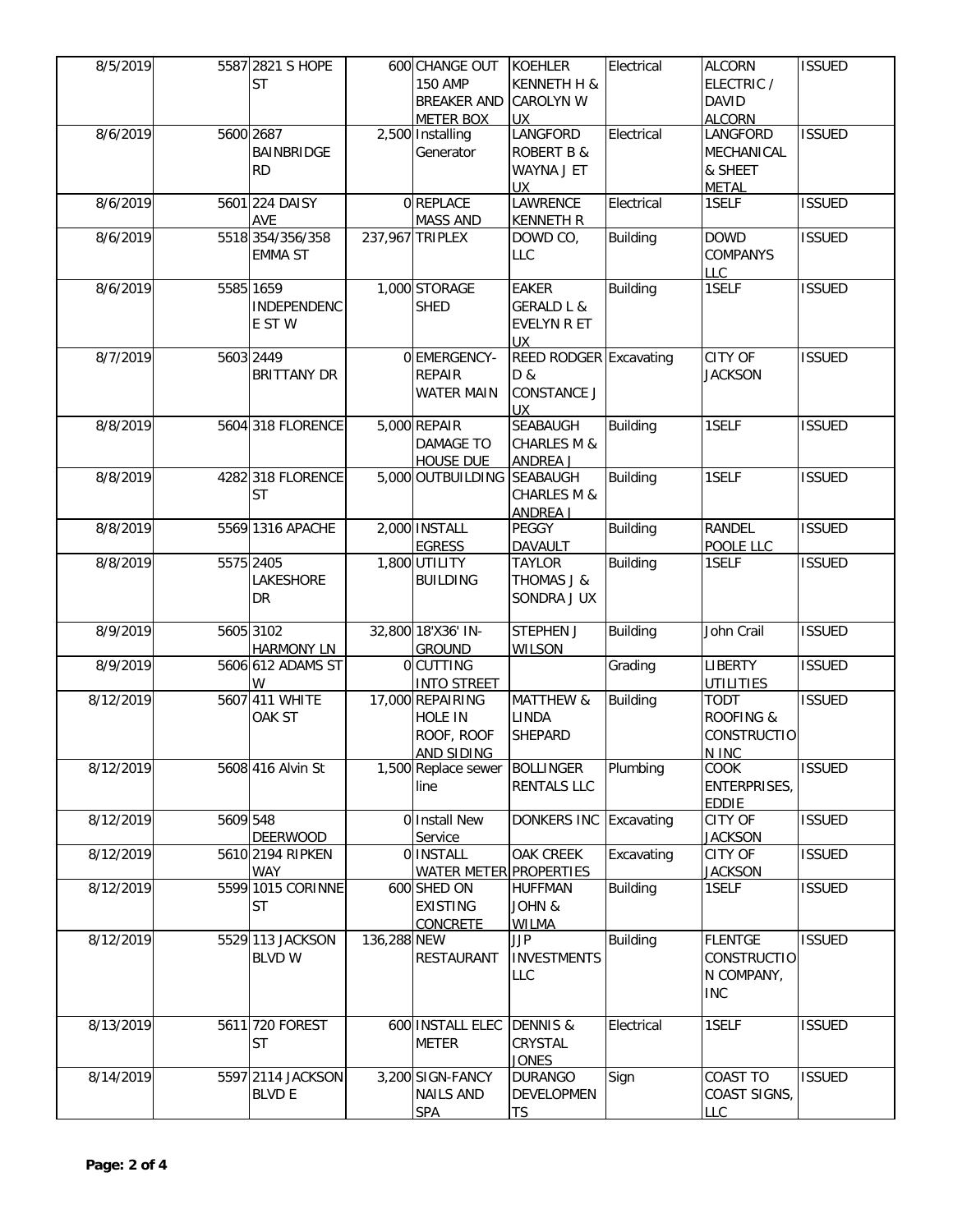| 8/15/2019 |          | 5618 3582 E<br>Jackson Blvd                |             | 0 INSTALL<br>VALVE                                                  | SEMO Crawfish Excavating<br>Company                                 |                 | <b>CITY OF</b><br><b>JACKSON</b>                                                    | <b>ISSUED</b> |
|-----------|----------|--------------------------------------------|-------------|---------------------------------------------------------------------|---------------------------------------------------------------------|-----------------|-------------------------------------------------------------------------------------|---------------|
| 8/16/2019 |          | 5620 2407 WATSON<br><b>DR</b>              |             | 63,000 FOUNDATION<br><b>REPAIRS &amp;</b>                           | <b>FARROW</b><br><b>MARCUS E</b>                                    | <b>Building</b> | <b>LESTER L</b><br><b>WILFONG</b>                                                   | <b>ISSUED</b> |
| 8/16/2019 |          | 5602 1242/1242<br>DECLARATION<br><b>DR</b> |             | 276,975 NEW DUPLEX                                                  | SOUTHEAST<br><b>ELECTRIC LLC</b>                                    | <b>Building</b> | <b>SOUTHEAST</b><br><b>ELECTRIC LLC</b>                                             | <b>ISSUED</b> |
| 8/19/2019 |          | 5622 1208 APACHE<br>AVE                    |             | 850 REPLACING<br><b>WATER LINE</b>                                  | <b>WILSON PAIS</b>                                                  | Plumbing        | <b>OBERMANN</b><br><b>HEATING &amp;</b><br>PLUMBING LLC                             | <b>ISSUED</b> |
| 8/19/2019 | 5625 957 | Independence<br>W                          |             | <b>ONEW SERVICE</b><br><b>TO METER</b><br><b>BOX</b>                | <b>BALSMAN</b><br><b>ENTERPRISES</b><br>LLC                         | Electrical      | 1SELF                                                                               | <b>ISSUED</b> |
| 8/19/2019 |          | 5612 636/638<br><b>BROADRIDGE</b>          |             | 114,830 DUPLEX ON A<br><b>SLAB</b>                                  | <b>BRANDON O.</b><br><b>WILLIAMS</b><br><b>CONSTRUCTIO</b><br>N LLC | <b>Building</b> | <b>WILLIAMS</b><br><b>CONSTRUCTIO</b><br>N, BRANDON<br>$\Omega$                     | <b>ISSUED</b> |
| 8/19/2019 |          | 5613 648/650<br><b>BROADRIDGE</b><br>DR    |             | 129,695 DUPLEX ON A<br><b>SLAB</b>                                  | BRANDON O.<br><b>WILLIAMS</b><br><b>CONSTRUCTIO</b><br>N LLC        | Building        | <b>WILLIAMS</b><br><b>CONSTRUCTIO</b><br>N, BRANDON<br>$\circ$                      | <b>ISSUED</b> |
| 8/19/2019 |          | 5627 1662 INDIAN<br><b>PKWY</b>            |             | 8,300 INSTALL<br><b>GENERATOR</b>                                   | <b>BETTY FRINK</b>                                                  | Electrical      | <b>PREFERRED</b><br>MAINTENANCE<br>INC /<br>AMERICAN<br>POOLS OF<br><b>MISSOURI</b> | <b>ISSUED</b> |
| 8/20/2019 |          | 5631 514 S HOPE<br><b>ST</b>               |             | 1,200 SERVICE<br><b>UPGRADE</b>                                     | <b>MCWILSON</b><br><b>KENNETH R &amp;</b><br><b>BEVERLY</b>         | Electrical      | <b>KLUESNER</b><br><b>ELECTRIC</b>                                                  | <b>ISSUED</b> |
| 8/21/2019 |          | 5635 326 EAST<br>LANE APT 4                |             | 0 UPDATING<br><b>PLUMBING</b>                                       | <b>KERMAT</b><br><b>ENTERPRISES</b><br>LP                           | Plumbing        |                                                                                     | <b>ISSUED</b> |
| 8/22/2019 |          | 5626 2650 OLD<br>CAPE RD                   |             | 3,000 STORAGE<br><b>SHED</b>                                        | <b>JACKSON</b><br>MICHAEL A &<br>THERESA UX                         | Building        | 1SELF                                                                               | <b>ISSUED</b> |
| 8/26/2019 | 5623 435 | <b>FARMINGTON</b><br>RD <sub>S</sub>       | 106,500 NEW | <b>STORAGE</b><br><b>BUILDING</b>                                   | <b>JACKSON CITY Building</b><br><b>OF</b>                           |                 | <b>ZOELLNER</b><br><b>CONSTRUCTIO</b><br>N CO, INC                                  | <b>ISSUED</b> |
| 8/26/2019 |          | 5638 217 ELM ST                            |             | 100 REPLACING<br>OVERHEAD                                           | <b>HOFFMAN</b><br><b>NATHAN A</b><br><b>ETAL</b>                    | Electrical      | <b>CHUCK</b><br><b>WOLTERS</b>                                                      | <b>ISSUED</b> |
| 8/26/2019 |          | 5639 208 N<br><b>RUSSELL</b>               |             | 500,000 REPAIR<br><b>STORM</b><br><b>DAMAGE</b><br><b>FROM 6/21</b> | <b>STOUT</b><br>DONALD E &<br>JANIE E ET UX                         | Electrical      | <b>MILLER</b><br>POWER &<br>CONTROL, LLC                                            | <b>ISSUED</b> |
| 8/26/2019 |          | 5640 2417 RIDGE<br><b>RD</b>               |             | 500 REPLACE 220<br>AMP BOX W<br>220 BREAKER                         | LANE DALE A<br>& DONNA K<br><b>TRUST</b>                            | Electrical      | 1SELF                                                                               | <b>ISSUED</b> |
| 8/26/2019 |          | 5642 512 MICHAEL<br>ANNA ST                |             | 0 ELEC SERVICE                                                      | Joshua D Pettit Electrical                                          |                 | Don Moore<br>Electric                                                               | <b>ISSUED</b> |
| 8/26/2019 |          | 5644 2030 JACKSON<br><b>BLVD E</b>         |             | 0 Emergency<br>Repair Water<br>Main                                 | WOOD &<br><b>HUSTON BANK</b>                                        | Excavating      | CITY OF<br><b>JACKSON</b>                                                           | <b>ISSUED</b> |
| 8/26/2019 |          | 5629 789 BUNKER<br>DR                      |             | 400 PERGOLA ON<br><b>DECK</b>                                       | ADAM & KATE<br><b>BARR</b>                                          | Building        | 1SELF                                                                               | <b>ISSUED</b> |